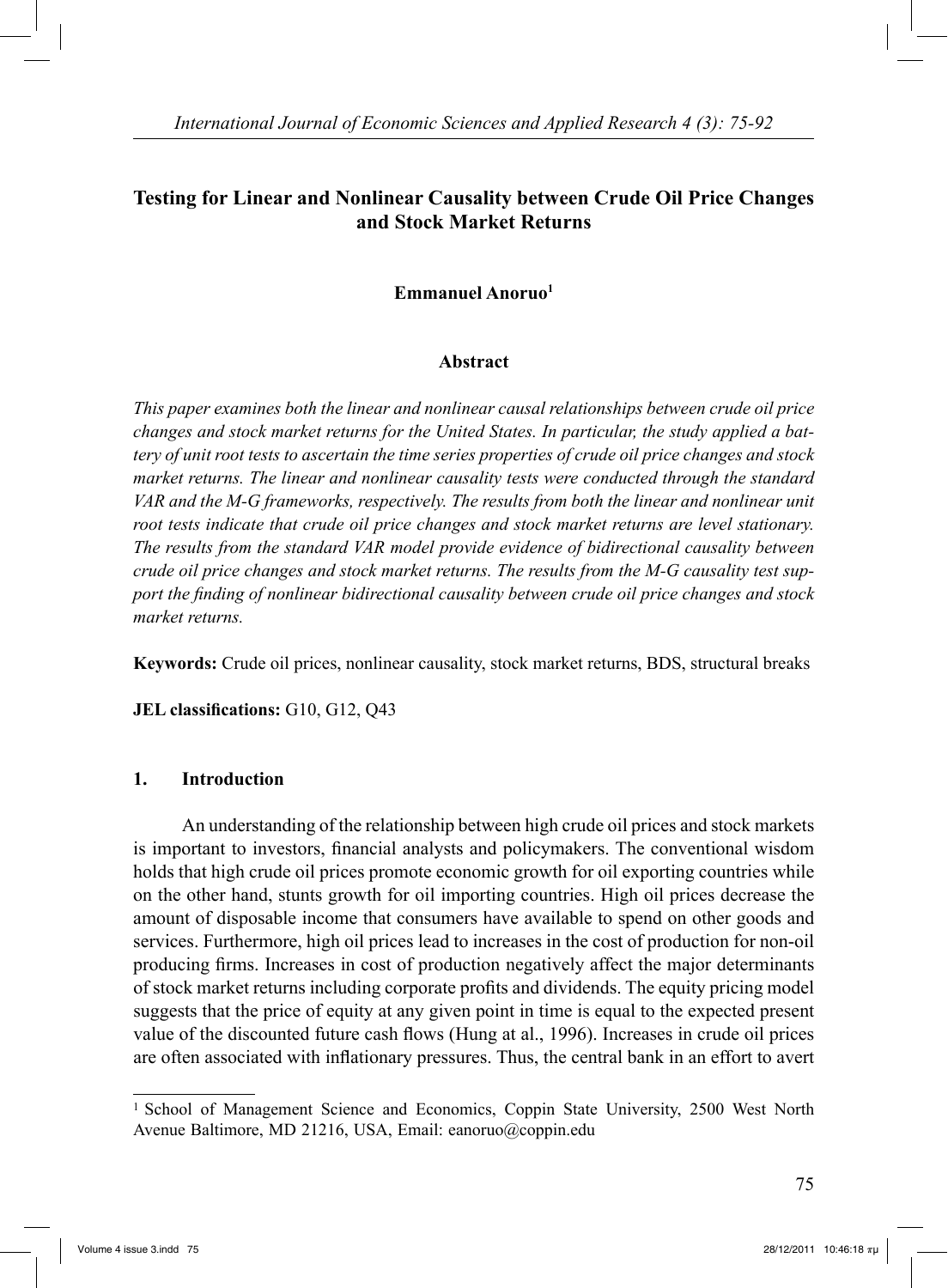the impending inflation increases interest rates. Increases in interest rates have direct effect on discount rates used in equity value calculation and hence lead to decreases in stock prices.

 Given its importance in financial economics, a number of studies have examined the effect of high crude oil prices on stock markets. However, earlier studies on this issue lacked consensus relative to the impact of high crude oil prices on stock markets. For instance, Honarvar (2009), Lardica and Mignon (2008), Anoruo and Mustafa (2007), and Huang et al., (1996) found significant relationship between high crude oil prices and stock markets. However,

 Al-Fayoumi (2009), Sari and Soytas (2006) and Maghyereh (2004) found that high crude oil prices have no significant effect on stock markets. Honarvar (2009) using the Crouching Error Correction Model examined the relationship between retail gasoline and crude oil prices for the U.S. He found evidence of cointegration between positive components of crude oil and negative components of gasoline prices. Based on this finding he concluded that in the long run that gasoline prices are more influenced by technological changes on the demand side than crude oil price movements on the supply side. Lardic and Mignon (2008) examined the long run relationship between crude oil prices and economic activity using asymmetric cointegration procedures for the U.S. economy, the G7, Europe and the Euro area economies. They found evidence of asymmetric cointegration between oil prices and GDP. However, they failed to reject the null hypothesis of no linear cointegration between oil prices and GDP. Anoruo and Mustafa (2007) examined the relationship between oil and stock market returns for the United States using cointegration techniques and the vector error correction model (VECM). They found that oil and stock market returns are cointegrated. Using the VECM they also found that causality runs from stock market returns to oil market returns but not vice versa. Based on these results, they concluded that the two markets are integrated rather than segmented. They interpreted the finding of cointegration between oil and stock market returns as evidence that investors cannot benefit from diversification by holding assets in oil and stock markets simultaneously.

 Ciner (2001) examined the relationship between crude oil prices and stock market for the United States using the Hiemstra-Jones (1994) nonlinear Granger causality test. He found evidence that crude oil prices and the stock market returns are nonlinearly related. Ciner blamed the inability of the earlier studies to find significant relationship between crude oil prices and stock market returns on their use of linear models. Similarly, Sadorsky (1999) found that oil price shocks have significant implications for stock market returns. Jones and Kaul (1996) examined the relationship between oil prices and equity markets. They found that oil price shocks have significant effect on stock market returns for the United States. Huang, et al. (1996) using the VAR model examined the relationship between daily oil futures return and stock market returns for the United States. They found evidence of Granger causality running from daily oil futures return to stock of individual oil companies. However, they failed to find evidence of causality running from daily oil futures return to stock market returns (proxied by the S&P 500). Kaul and Seyhun (1990) investigated the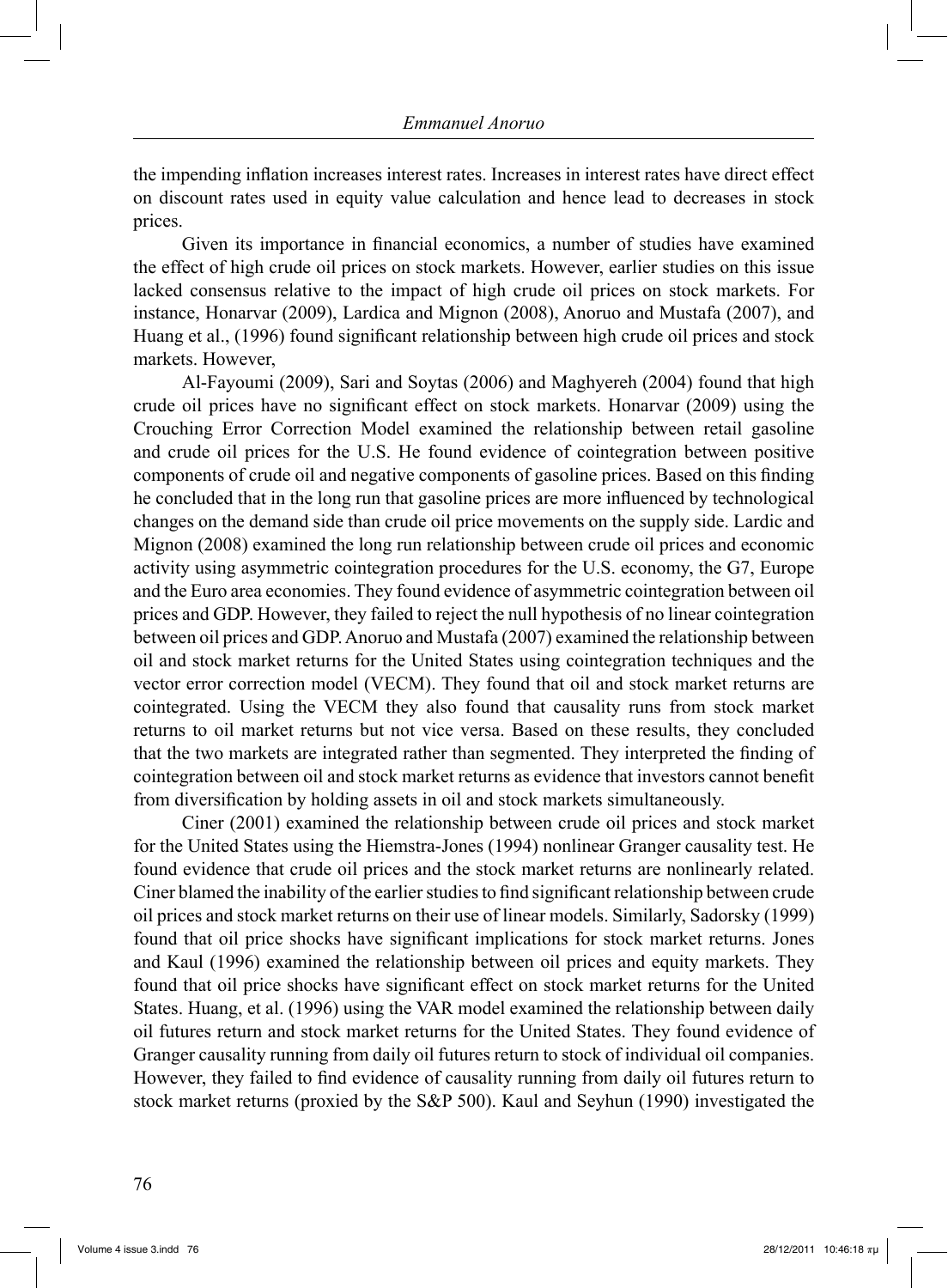relationship between real stock market returns and the volatility of oil prices. They found that there is a significantly negative relationship between real stock returns and oil price volatility.

 On a related study, Peri and Baldi (2010) using the threshold cointegration technique examined the long-run relationship between vegetable oil prices and conventional diesel prices in the European Union for the period spanning 2005 through 2007. In particular, they explored the issue of asymmetric dynamics between the prices of rapeseed oil, sunflower oil, and soybean oil, and the price of diesel. They found evidence in support of a two-regime threshold cointegration between the rapeseed oil price and the diesel price, but not for the other pairs. They therefore concluded that the rapeseed oil price responds asymmetrically to deviations from its long-run equilibrium with fossil diesel prices. Al-Fayoumi (2009) examined the relationship between changes in oil prices and stock market returns for three oil importing countries including Turkey, Tunisia and Jordan using the VECM. He failed to find evidence supportive of the notion that oil prices have predictive power on stock market returns for the sample countries. He therefore recommended that the authorities and portfolio managers should concentrate on other macroeconomic factors like interest rate and industrial production rather than oil prices in forecasting movements in stock market returns.

 Bekiros and Diks (2008) examined the linear and nonlinear causal relationships between daily spot and futures prices for maturities of one, two, three and four months of West Texas Intermediate crude oil. They found that the linear causal relationships between daily spot and futures prices for maturities of one, two, three and four months crude oil prices tend to disappear after VECM cointegration filtering. In addition, they found that the nonlinear causal relationships in some cases persisted even after GARCH filtering in both periods which they considered. Based on these findings, they concluded that spot and futures returns might exhibit asymmetric GARCH effects. They also find that neither the spot market nor the futures market leads or lags the other consistently over time. In other words, the pattern of leads and lags was found to change with time. Sadorsky (2008) examined the relationship between oil price changes, firm size, and stock prices. Specifically, he investigated whether movements in oil prices have larger or smaller effects on the stock prices of small- or medium-sized firms. He found evidence that the relationship between oil price fluctuations and stock prices varied with the size of the firm. He further found that the relationship between oil price movements and medium-sized firms is the strongest.

 Hammoudeh and Choi (2006) examined the relationships between stock markets and three global factors (i.e. the WTI oil prices, the U.S. 30-months Treasury bill rate and the S&P Index) for five members of the Gulf Cooperation Council. They failed to find evidence of direct impact of oil prices on the S&P 500 index. Agren (2006) investigated the volatility transmission between oil prices and stock markets using the GARCH model for Japan, Norway, Sweden, the U.K. and the U.S. He found evidence supportive of volatility transmission between oil prices and the stock markets for the sample countries. Sari and Soytas (2006) examined the relation of oil price shocks to real returns in Turkish stocks that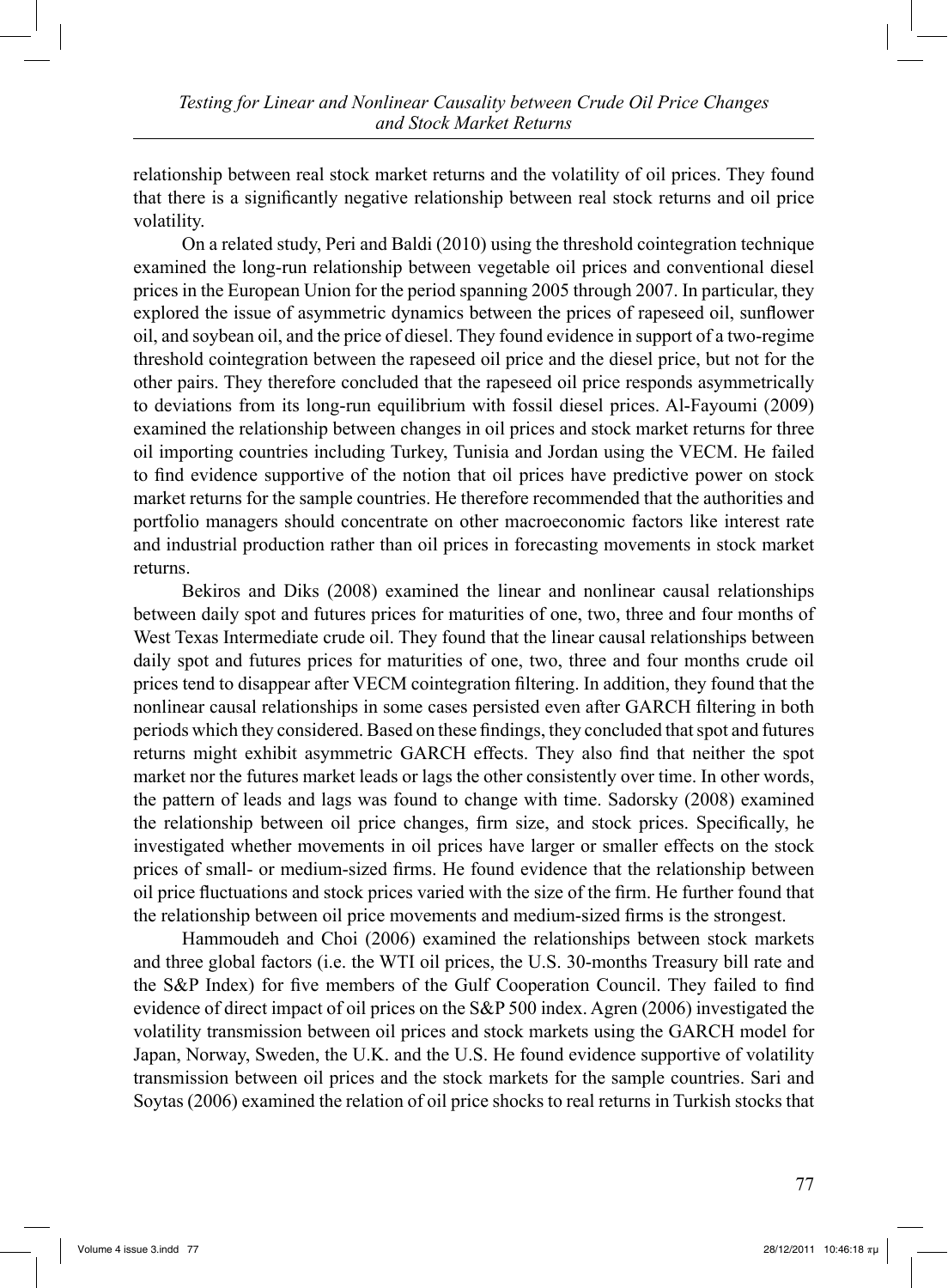traded on the Istanbul Stock Exchange market. They found evidence that oil price shocks do not have significant impact on real stock returns for Turkey. Maghyereh (2004) using the VAR model investigated the relationship between crude oil price shocks and stock market returns for 22 emerging economies. Based on the results from the VAR model, he concluded that crude oil price shocks have no implications for stock market returns for the sample emerging economies.

 Unlike most of the earlier studies that relied on linear models in examining the relationship between crude oil prices and stock market returns, the present study applies a more recent nonlinear causality test that is capable of conditioning on the samples of the causing variable being either positive or negative. In addition, the study uses longer time series spanning from February 1974 through December 2009. Given the length of the study period, the paper also applies the Bai and Perron (1998, 2001, 2003) procedures to search for possible structural breaks in the data.

 The remainder of the paper is organized as follows. After the present introduction, section 2 provides the methodology. Section 3 describes the data and provides descriptive statistics. Section 4 reports empirical results of the study. Finally, section 5 offers the summary and policy implications.

### **2. Methodology**

 This study applies the modified Dickey and Fuller (DF-GLS) unit root test developed by Elliot et al. (1996). The DF-GLS procedure has been shown to have better power than the conventional Dickey-Fuller (Elliot et al. 1996). The DF-GLS unit root test is based on the following regression equation:

$$
\Delta X_t^k = \alpha_0 X_{t-1}^k + \sum_{j=1}^m \alpha_j \Delta X_{t-j}^k + \mu_t
$$
\n(1)

where m is the maximum lag,  $X_t^k$  represents locally detrended series of  $X_t$  [i.e.  $X_t^k = X_t - z_t\tilde{\alpha}$ , where  $zt = (1,t)$  and  $\tilde{\alpha}$  is the regression of  $\hat{X}$  on  $\hat{z}$ ]. The Modified Akaike Information Criterion proposed by Ng and Perron (2002) is used to determine the maximum lag lengths for the various time series in the system. The DF-GLS unit root test involves testing the null hypothesis that  $\alpha_0 = 0$  against the alternative that  $\alpha_0 < 0$ , in equation (1).

#### **2.1 Linear Granger Causality Test**

 To test for linear causality between crude oil price changes and stock market returns, the study implements the standard VAR model. Causality tests are based on the seminal work of Granger (1969). The following VAR models are estimated to ascertain the causal relationships between crude oil price changes and stock market returns:

$$
SMR_t = \alpha + \sum_{i=1}^{a} \beta_i SMR_{t-1} + \sum_{j=1}^{b} \varphi_j COP_{t-1} + \mu_t
$$
 (2)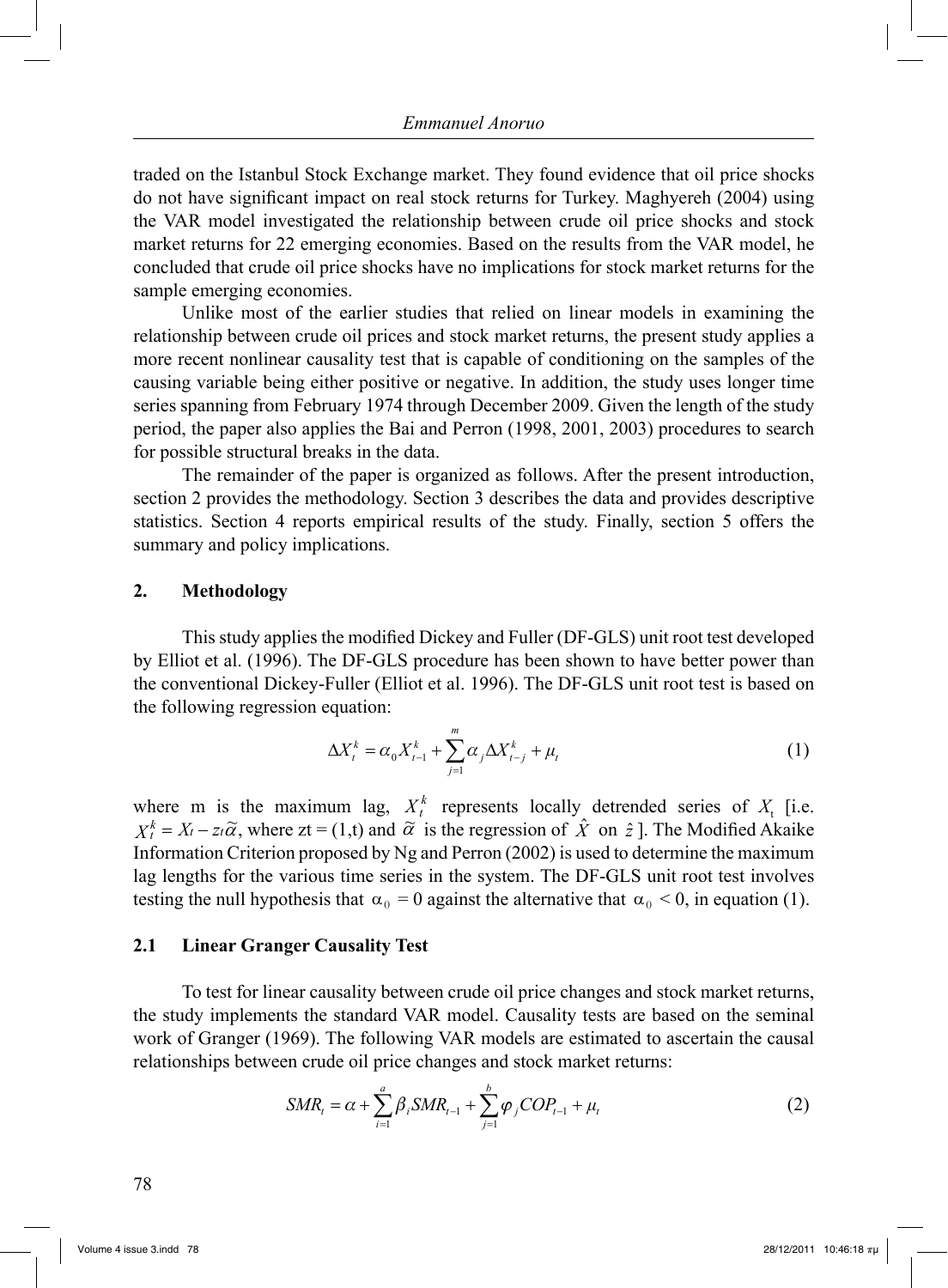$$
COP_{t} = \alpha + \sum_{i=1}^{a} \beta_{i} SMR_{t-1} + \sum_{j=1}^{b} \varphi_{j} COP_{t-1} + \mu_{t}
$$
\n(3)

*where SMR* represents stock market returns, *COP* stands for crude oil price changes, a and b are the maximum lag orders determined by the Akaike Information Criterion. The error term is represented by  $\mu$  in equations (2) and (3). In equation (2), crude oil price changes have causal influence on stock market returns, if the regression coefficients on *COP* are jointly statistically different from zero. In either case, the null hypothesis that crude oil price changes do not Granger-cause stock market returns is rejected. The joint significance of the regression coefficients on *COP* implies that crude oil price changes are important in predicting movements in stock market returns. Similarly, the null hypothesis that stock market returns do not have causal implications for crude oil price changes is rejected if the regression coefficients on *SMR* in equation (3) are jointly significant at the conventional levels. The *F*-test is used to determine the joint significance of the variables in the VAR models.

## **2.2 BDS Nonlinearity Test**

 Prior to applying the M-G causality tests, the study implements the BDS nonlinearity test proposed by Brock et al. (1987, 1996) to determine the existence of nonlinear dependence in the data. The BDS test is applied to the residual of the series of interest. Nonlinearity is indicated if the test statistic is greater than the critical value for the standard normal distribution at the conventional levels. The BDS nonlinearity test is based on the correlation integral of the time series as follows:

$$
W_m(\varepsilon,T) = \frac{\sqrt{T} [C_m(\varepsilon,T) - C_1(\varepsilon,T)^m]}{\sigma_m(\varepsilon,T)}
$$
(4)

*where*  $W_m(\epsilon, T)$  represents the BDS test statistic,  $\sigma_m(\epsilon, T)$  stands for the standard deviation of C<sub>m</sub>(ε,T), m is the embedding dimension, while ε represents the maximum difference between pairs of observations considered in calculating the correlation integral. The BDS test statistic is asymptotically normally distributed with zero mean and unit variance [i.e.  $N(0,1)$ ]. The null hypothesis of the BDS procedure is that the data are independently, identically distributed (i.i.d). The null hypothesis of linearity is rejected if the computed test statistic exceeds the critical value at the convention level. The rejection of the null hypothesis reveals the presence of nonlinear dependence in the data.

## **2.3 Bai and Perron Test for Multiple Structural Beaks**

 To address the issue of possible structural breaks in the data, the paper applies the Bai and Perron (1998, 2001, 2003) procedures. Structural break testing is important in this paper for two reasons. First, the paper employed longer time series starting from January 1974 and ending in December 2009. Second, structural breaks have been cited in the literature as one of the sources of nonlinearity in economic and financial time series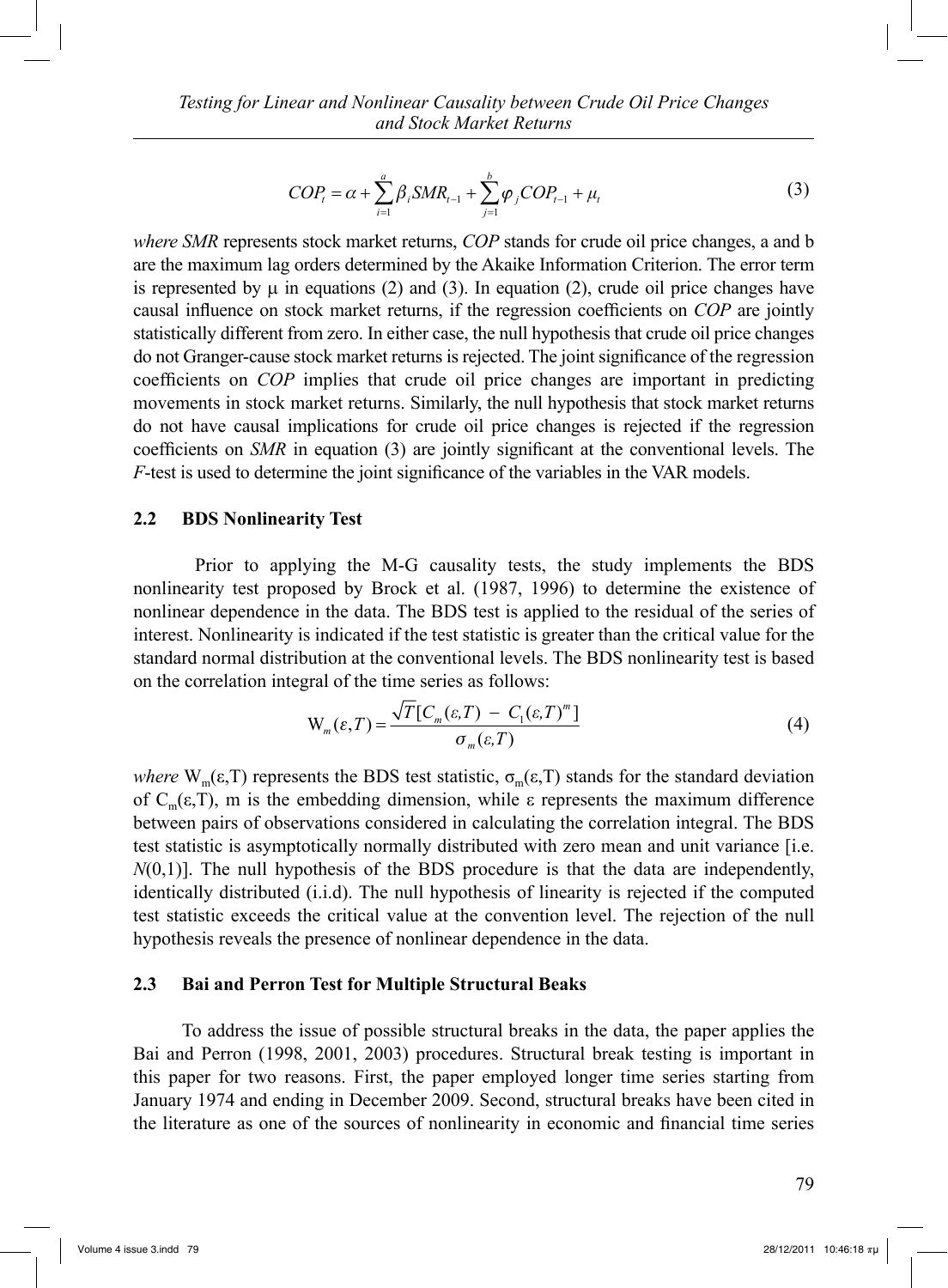(Kyrtsou 2011, pp. 3). The Bai and Perron multiple structural break procedures involve three tests including the SupF type, the double maximum statistics – Udmax and WDmax, and the SupF $(l+1)$ . The procedures involve regressing the variable of interest (Y) on a constant and then test for structural breaks. The tests are based on the following model with m breaks (m+1 regimes):

$$
Y_t = \beta_t + \mu t, \text{ for } t = T_{j-1} + 1, ..., T_j, j = 1, ..., m + 1
$$
 (5)

*where*  $Y_t$  is a stationary variable in period t.  $\beta_t$  represents the mean variable in the jth regime. T1,….,Tm are indices that represent the break points, which by assumption are unknown. In equation (5), y is estimated through ordinary least squares technique. Bai and Perron (1998) consider an *F*-statistic of the type given below:

$$
SupF_T(b) = F_T(\lambda_1, \dots, \lambda_b),\tag{6}
$$

*where*  $\lambda_1$ ……,  $\lambda_b$  minimize the global sum of squared residuals ST(T $\lambda$ i) with I = 1,…,b (b is the number of breaks detected by the testing procedure). The paper assumes five structural breaks (i.e. M=5) in the data with a trimming factor of 0.15. To test the null hypothesis of no breaks in the time series against the alternative of an unknown number of breaks given an upper bound M, Bai and Perron (1998) proposed two test statistics known as the double maximum statistics (i.e. Udmax and WDmax). The Udmax procedure is given by the expression:

$$
UDmax = \max_{max1 \le m \le M} SupF_{T}(m) \tag{7}
$$

 In addition, Bai and Perron consider a different set of weights in such a way that the marginal p-values are equal for all values of m. This particular type of test is denoted as the WDmax. To determine the number of structural breaks in the data, Bai and Perron suggest that the researcher should first examine the results from the Udmax and WDmax to see if at least one structural break exists. The break points are then selected by examining the test statistics from the SupF(*l*+1|*l*) procedures which involve sequential testing of the null hypotheses against various alternatives. For instance, the null hypothesis of *l* breakpoint is tested against the alternative hypothesis of *l*+1breakpoints. Depending on the results from the SupF(*l*+1|*l*) techniques, the Schwarz Information Criterion (BIC), the modified Schwarz Information Criterion (LWZ) (Liu,Wu, and Zidek (1994) and the sequential procedures can be used to select the exact number of structural breaks in the data.

#### **2.4 Nonlinear Granger Causality Test**

 Hiemstra and Jones (1993) point out that one of the shortcomings of the linear causality tests involves their inability to detect the nonlinear relationships between macroeconomic variables. In addition to linear linkages, many financial time series including crude oil prices and stock market returns may be related in a nonlinear fashion. Kyrtsou and Labys (2006)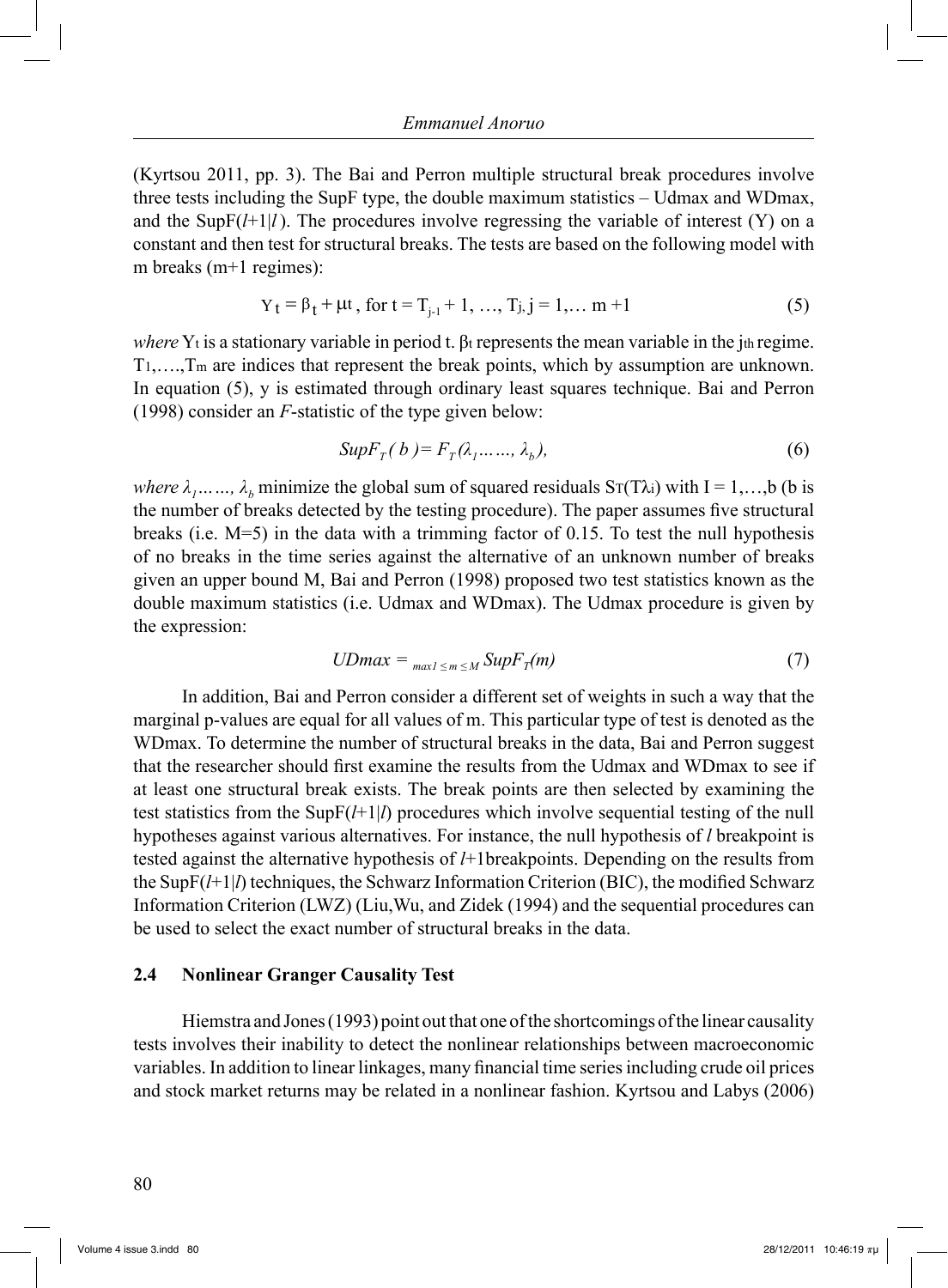suggest that a small change in one variable can produce multiplicative and disproportionate impact on the variables in the presence of nonlinearity.

This paper applies the bivariate noisy Mackey-Glass (M-G) model proposed by Kyrtsou and Terraza (2003, Kyrtsou and Labys (2006) to determine the nonlinear causal relationship between crude oil price changes and stock market returns. The M-G nonlinear causality tests are based on the following:

$$
X_{t} = a_{11} \frac{X_{t-\tau i}}{1+X_{t-\tau i}^{c1}} - \delta_{11} X_{t-1} + a_{12} \frac{Y_{t-\tau 2}}{1+Y_{t-\tau 2}^{c2}} - \delta_{12} X_{t-1} + \mu_{t} ; \ \mu \sim N(0,1)
$$
(8)

$$
Y_{t} = a_{21} \frac{X_{t-\tau i}}{1+X_{t-\tau i}^{\text{cl}}} - \delta_{21} X_{t-1} + a_{22} \frac{Y_{t-\tau 2}}{1+Y_{t-\tau 2}^{\text{cl}}} - \delta_{22} X_{t-1} + \mu_{t}; \ \mu \sim N(0,1)
$$
(9)

In equations (8) and (9)  $\alpha$  and δ are parameters to be estimated. τ represents the delay parameter and c is a constant. Under the M-G framework, the parameters  $\tau_1$ ,  $\tau_2$ ,  $\tau_3$ ,  $\tau_4$ , and  $c<sub>2</sub>$  are selected a priori. The Schwarz criterion is used to determine the optimal delay parameters including  $\tau_1$  and  $\tau_2$ . The M-G nonlinear causality test involves testing whether the past values of a variable such as *Y* have predictive non-linear impact on the current value of another variable such as *X* and vice versa. The M-G nonlinear causality technique has a number of advantages over the conventional VAR model. First, the M-G technique has the ability to filter more difficult dependent dynamics in time series. Second, the M-G nonlinear causality model allows the researcher to isolate the effects of either negative or positive values of the independent variable on the dependent variable. For example, using the M-G asymmetric model the impact of positive/negative crude oil price shocks on stock market returns can be examined. The null hypothesis that y does not M-G cause x is  $\alpha_{12}$  = 0. The null hypothesis is rejected if the *F-*statistic is greater than the critical value at the conventional levels. Details of the M-G framework can be found in Kyrtsou and Terraza (2003) and Kyrtsou and Labys (2006).

#### **3. Data and Descriptive Statistics**

 The data used in this study consist of monthly observations on nominal crude oil prices and the S&P 500 index (proxy for stock market). The stock market return series are calculated as percentage changes in the S&P 500 index. Crude oil price changes are obtained by  $(y_t - y_{t-1})$ . The sample period covers February 1974 through December 2009. Crude oil price data were collected from the *US Energy Information Administration* (EIA) website at (http://tonto.eia.doe.gov/dnav/pet/pet cons top.asp). The stock market data were retrieved from Finance Yahoo at (http://finance.yahoo.com).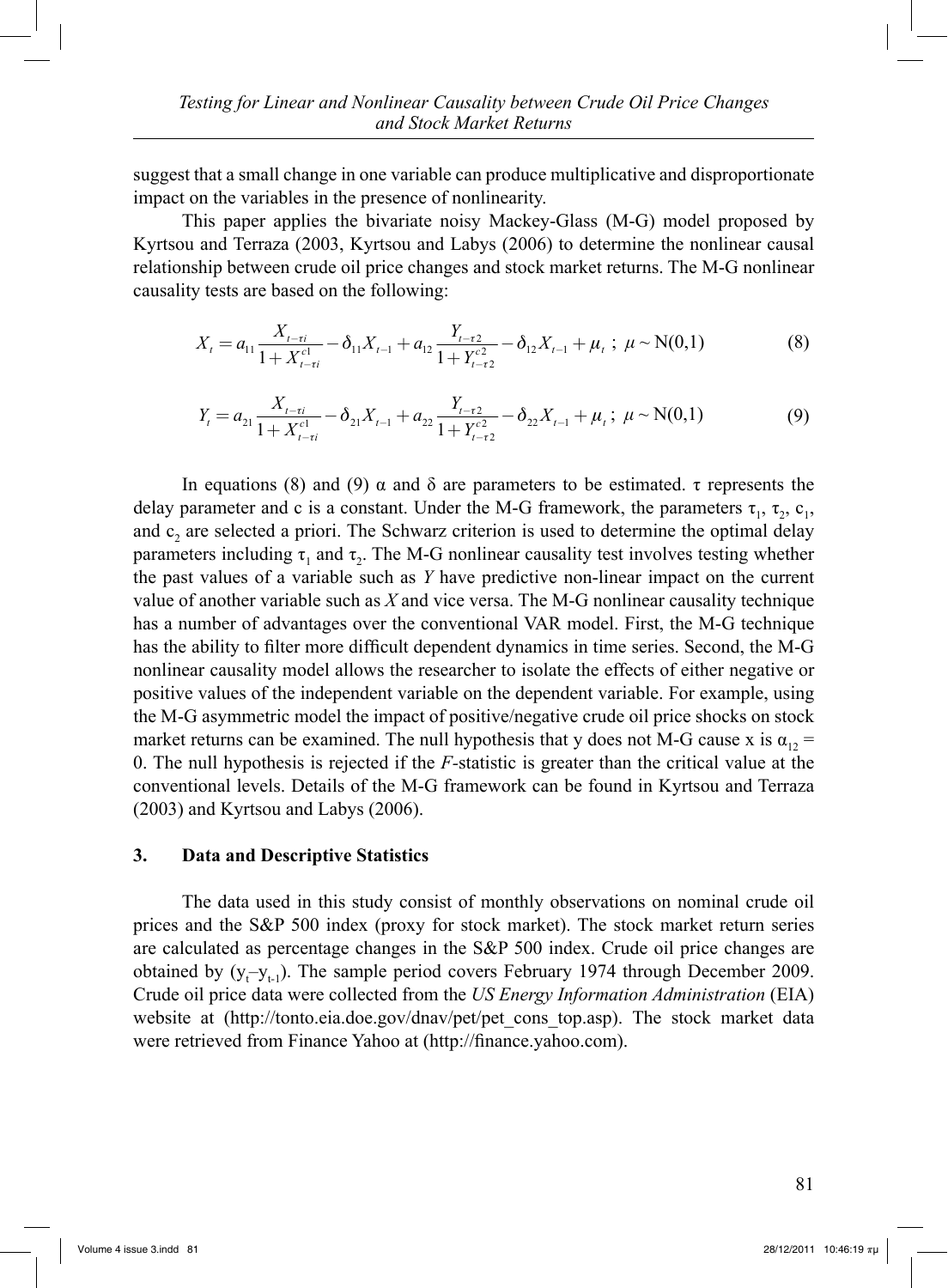| <b>Statistics</b>         | COP          | <b>SMR</b> |
|---------------------------|--------------|------------|
| Mean                      | 0.152        | 0.672      |
| Maximum                   | 11.550       | 16.305     |
| Minimum                   | $-24.690$    | $-21.763$  |
| <b>Standard Deviation</b> | 2.922        | 4.543      |
| <b>Skewness</b>           | $-2.787$     | $-0.465$   |
| Kurtosis                  | 26.459       | 4.993      |
|                           |              |            |
| Jarque-Bera               | 10440.600*** | 86.870***  |
| Probability               | 0.000        | 0.000      |
|                           |              |            |
| Observations              | 431          | 431        |

#### **Table 1: Descriptive Statistics**

\*\*\* rejection of normality assumption at the 1% level of significance. *COP* = crude oil price changes, *SMR* = stock market returns (S&P500).

 Table 1 presents the descriptive statistics for crude oil price changes and stock market returns. The mean return values are 0.152 and 0.672, respectively for crude oil price changes and stock market returns. The minimum and maximum values indicate that the return series varied during the period under consideration. For instance, crude oil price changes varied from a minimum of -24.690 to a maximum of 11.550. The stock market return series exhibited the greatest variability (4.543%) from the mean as indicated by the standard deviation. Both crude oil price changes and stock market returns are negatively skewed. The skewed statistics ranged from -2.787 for crude oil price changes to -0.456 for stock market returns. The crude oil price changes and stock market returns exhibited excess kurtosis. However, the excess kurtosis for crude oil price changes (26.459) is more pronounced than that of stock market returns (4.993). Based on the Jarque-Bera statistics, the null hypothesis that crude oil price changes and stock market returns are normally distributed is rejected at the 1 percent significance level in all of the cases. Figures 1 and 2 plot the crude oil price changes and stock market return series. These graphs reveal that stock market returns exhibit more volatility than crude oil price changes. This observation is consistent with the standard deviations displayed in Table 1.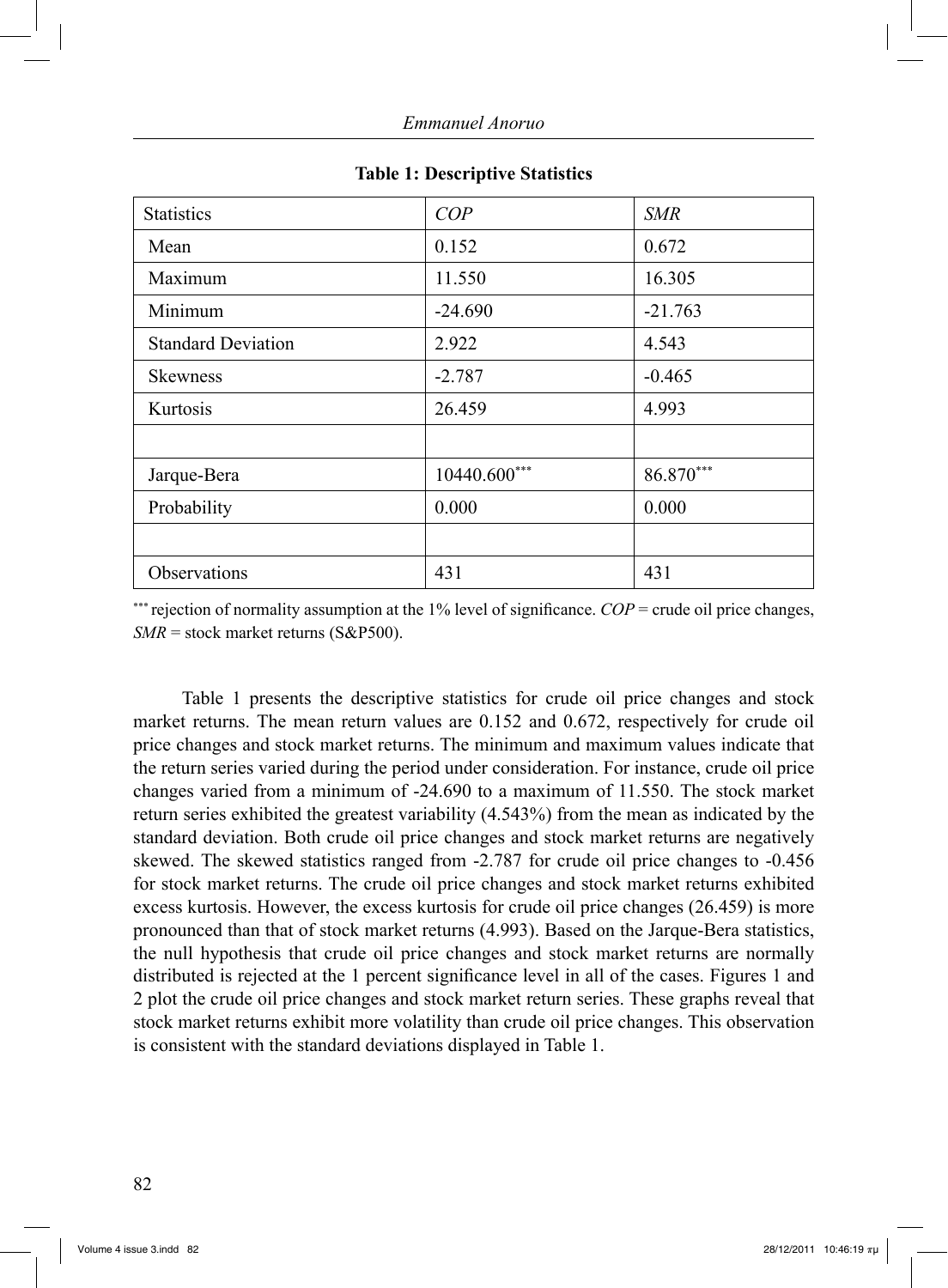*Testing for Linear and Nonlinear Causality between Crude Oil Price Changes and Stock Market Returns*



## **4. Empirical Results**

 The empirical analysis of the study begins with unit root testing. In particular, the study ascertains the time series properties of crude oil price changes and stock market returns by applying a battery of unit root testing procedures including the conventional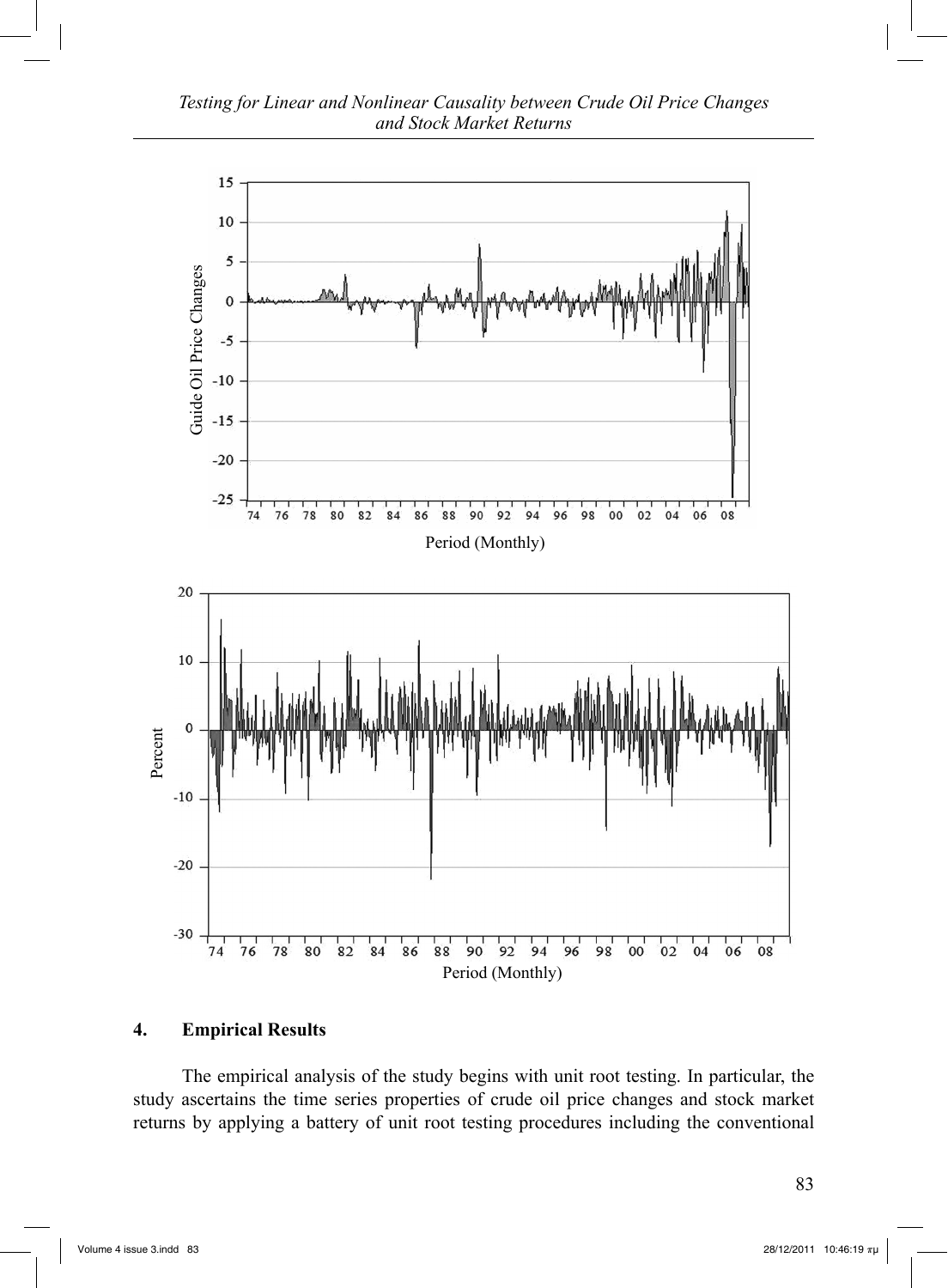ADF (Dickey-Fuller, 1981), the modified ADF (DF-GLS), the KPSS (Kwiatkowski, et. al., 1992) and the NLADF (Kapetanios, et al.*,* 2003). The unit root tests were first conducted with a constant and then with a constant and time trend. Table 2 displays the results from the various unit root testing procedures. The results indicate that crude oil price changes and stock market returns are level stationary at the 1 percent significance level. In each case, the test statistics from the ADF, DF-GLS, KPSS and KSS unit root procedures exceed the critical values at least at the 10 percent level of significance. For the KPSS unit root procedures, the test statistics are less than the critical values, indicating that the null hypothesis of stationarity should not be rejected at the 1 percent level of significance.

| Series                                 | ADF              | DF GLS           | <b>KPSS</b>    | <i>NLADF</i>    |
|----------------------------------------|------------------|------------------|----------------|-----------------|
| Panel A: Tests with Constant           |                  |                  |                |                 |
| <b>COP</b>                             | $-9.867(1)$ ***  | $-9.159(1)$ ***  | $0.079(1)$ *** | $-3.351(1)^*$   |
| <b>SMR</b>                             | $-14.687(1)$ *** | $-13.909(1)$ *** | $0.153(1)$ *** | $-5.720(1)$ *** |
| Panel B: Tests with Constant and Trend |                  |                  |                |                 |
| <b>COP</b>                             | $-9.684(1)$ ***  | $-9.472(1)$ ***  | $0.038(1)$ *** | $-3.351(1)^*$   |
| <b>SMR</b>                             | $-14.692(1)$ *** | $-14.387(1)$ *** | $0.114(1)$ *** | $-5.720(1)$ *** |

**Table 2: Linear and Non-Linear Unit Root Test Results**

The 1%, critical values for the ADF and DF-GLS with a constant are -3.9835. For KPSS the 1% critical value is 0.739. For with a constant and a time trend, the 1%, critical values for the ADF and DF-GLS with a constant are -3.448 while that for the KPSS is 0.1260. The critical values for the NLADF unit root tests at the 1, 5 and 10% levels are  $-3.90$ ,  $-3.40$  and  $-3.13$ , respectively.  $COP =$ crude oil price changes, *SMR* = stock market returns (S&P500).

 Having determined that the series are level stationary, the study next applies the linear Granger causality tests. The Granger causality test results based on the standard VAR models are presented in Table 3. The results suggest that the null hypothesis that stock market returns do not Granger-cause crude oil price changes should be rejected, since the test statistic  $(F\text{-}Statistics = 4.516)$  exceeds the critical value  $(CV=3.863)$  at the 5 percent significance level. Similarly, the results indicate that the null hypothesis that crude oil price changes do not Granger-cause stock market returns should be rejected. Again, the test statistic  $(F\text{-}Statistic = 6.815)$  exceeds the critical value  $(CV=3.863)$  at the 5 percent significance level. Taken together, the results from the linear Granger causality tests reveal that there is a feedback relationship between crude oil price changes and stock market returns. In other words, the two time series reinforce one another.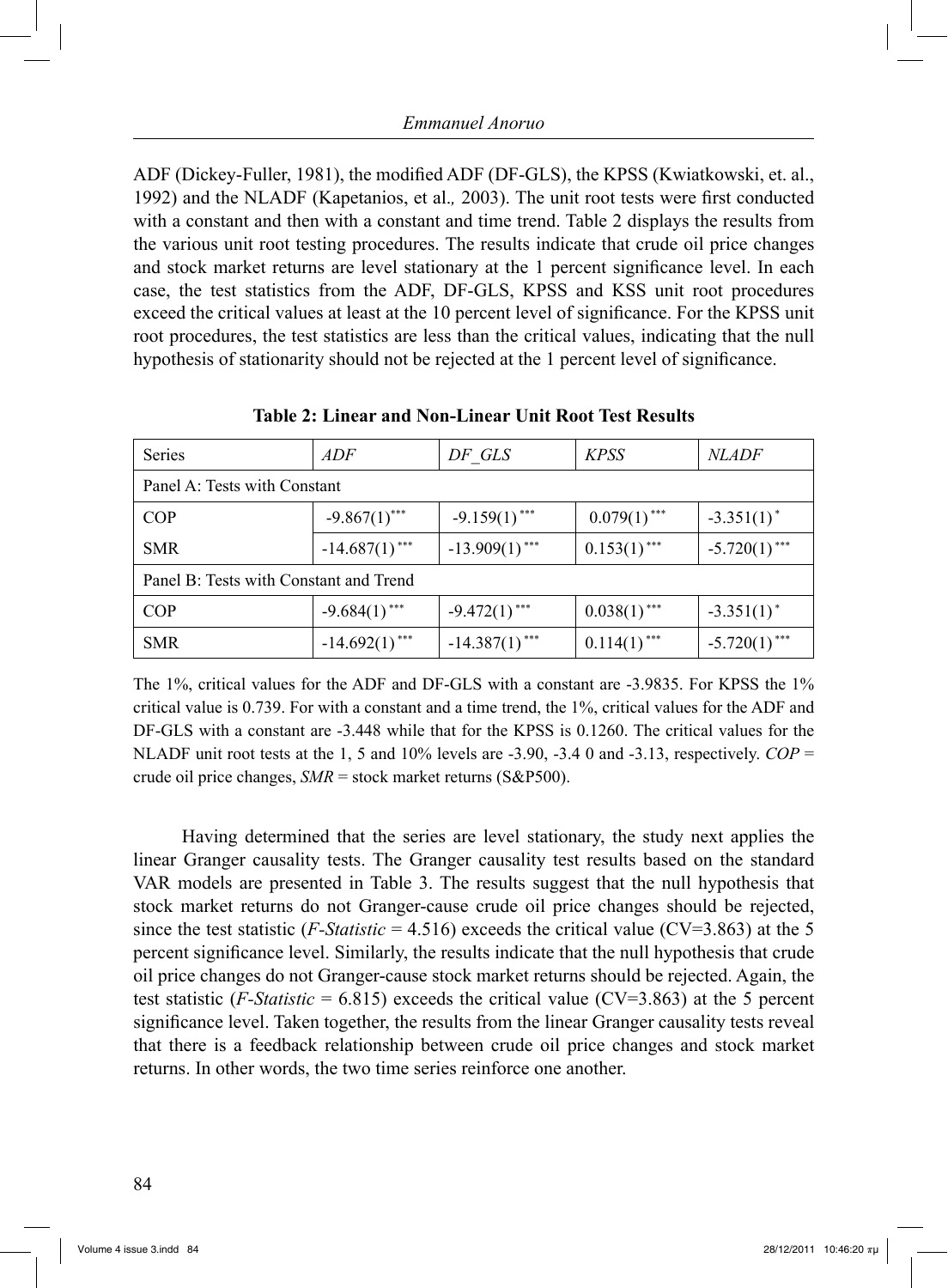| Null Hypothesis:      | Obs | <i>F-Statistic</i> | <i>5%CV</i> |
|-----------------------|-----|--------------------|-------------|
| $SMR \rightarrow COP$ | 428 | $4.516**$          | 3.863       |
| $COP \rightarrow SMR$ | 428 | 6.815**            | 3.863       |

## **Table 3: Linear Granger Causality Tests**

\*\* indicatesrejection of the null hypothesis of noncausality at the 5% significance level. *COP* = crude oil price changes, *SMR* = stock market returns (S&P500). Optimal lag of 3 was determined by the AIC.

 In addition to linear causal relationship between crude oil price changes and stock market returns, the study explores the possibility that the two time series might also have nonlinear influence on each other. One of the frequently cited weaknesses of the standard Granger causality test is its inability to detect nonlinear relationships between variables. In other words, the conventional Granger causality test is essentially designed to capture linear relationships among macroeconomic variables. However, a number of studies have shown that the relationship between crude oil prices and stock market returns tend to be nonlinear. For example, Ciner (2001) using the Hiemstra-Jones (1994) framework found that oil prices and the stock market are nonlinearly related for the United States. Similarly, Hamilton (1996, 2000) found for the United States that oil shocks and output are nonlinearly related. If indeed crude oil price changes and stock market returns are nonlinearly related, results from the linear Granger causality test would be biased. In either case, wrong inferences pertaining to the relationship between the two variables would have been drawn. To avoid spurious inferences, this study applies the M-G nonlinear causality tests.

 Prior to testing for M-G nonlinear causality between crude oil price changes and stock market returns, the study applies the BDS nonlinearity test developed by Brock et al. (1987). Table 4 displays the p-values for the BDS nonlinearity tests. The results reveal that the null hypothesis of linearity should be rejected at the 1 percent level of significance for both crude oil price changes and stock market returns. The optimal lag lengths (m) were automatically determined within the model.

| <b>Series</b> | <b>BDS</b> | <i>MCLEOD</i> | <i>WHITE</i> | M |
|---------------|------------|---------------|--------------|---|
| <b>COP</b>    | $0.000***$ | $0.000***$    | $0.000***$   | ັ |
| <b>SMR</b>    | $0.007***$ | $0.001***$    | $0.081*$     |   |

\*\*\*, \*\*, \* indicate rejection of nonlinearity hypothesis at the 1%, 5% and 10% levels, respectively. *COP* = crude oil price changes, *SMR* = stock market returns (S&P500).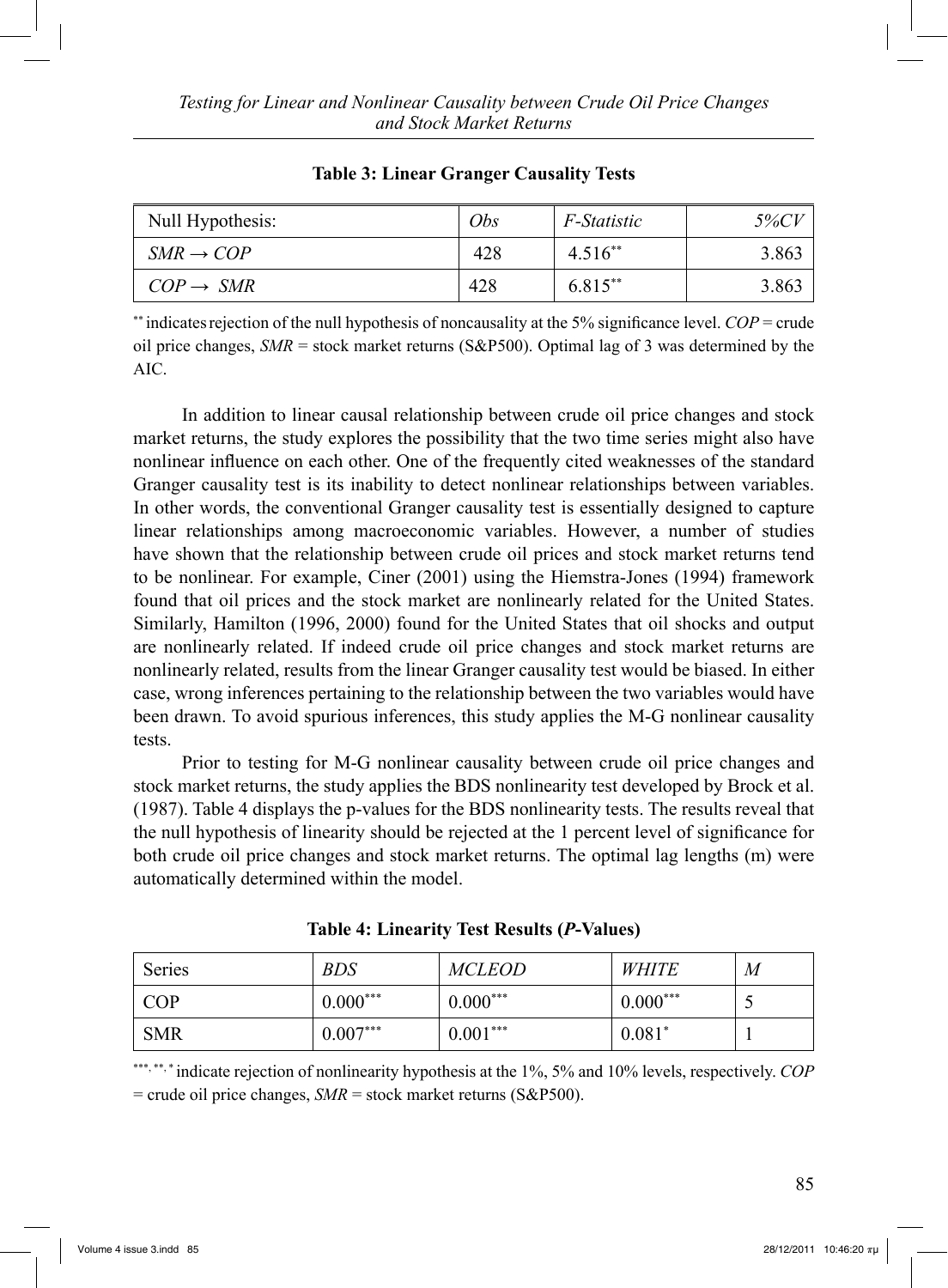To check the robustness of the BDS test results, the study also implemented the McLeod and the White (1989) nonlinearity tests. The results from the McLeod and the White nonlinearity tests presented in Columns 3 and 4 of Table 4 suggest that the null hypothesis of linearity in crude oil price changes and stock market returns should be rejected at least, at the 10 percent significance level. These results are consistent with those provided by the BDS procedure. Taken together, the results from the three nonlinearity tests indicate that crude oil price changes and stock market returns are nonlinear.

| <b>Statistics</b>         | COP              | <b>SMR</b>       |  |
|---------------------------|------------------|------------------|--|
| $SupF_{T}(1)^{a}$         | 0.1950           | 3.7920           |  |
| $SupF_T(2)$               | 1.9488           | 4.2818           |  |
| $SupF_{T}(3)$             | 2.0045           | 4.0257           |  |
| $SupF_{T}(4)$             | 1.6043           | 3.9090           |  |
| $SupF_{T}(5)$             | 1.6487           | 2.6369           |  |
| UDmax <sup>b</sup>        | 2.0045           | 4.2818           |  |
| <b>WDmax</b> <sup>c</sup> | 3.6179           | 6.7212           |  |
| $SupF_T(2/1)d$            | 3.7795           | 4.2811           |  |
| $SupF_{T}(3/2)$           | 1.6139           | 2.4478           |  |
| $SupF_{T}(4/3)$           | 0.1689           | 2.4747           |  |
| $SupF_{T}(5/4)$           |                  |                  |  |
| No of Break(s) Selected   |                  |                  |  |
| <b>BIC</b>                | $\boldsymbol{0}$ | $\boldsymbol{0}$ |  |
| <b>LWZ</b>                | $\theta$         | $\mathbf{0}$     |  |
| Sequential                | $\boldsymbol{0}$ | $\boldsymbol{0}$ |  |
| <b>Break Dates</b>        | None             | None             |  |

## **Table 5: Bai and Perron Test for Structural Breaks**

 $COP =$  crude oil price changes,  $SMR =$  stock market returns ( $S&P500$ ).

a. The critical values for the supF tests at the  $5\frac{6}{10\%}$  level for 5 breaks are 8.5800(7.0400), 7.2200(6.2800), 5.9600(5.2100), 4.9900(4.4100), and 3.9100(3.4700).

b. The critical values for the UDmax tests at the 5%(10%) level are 8.8800(7.4600).

c. The critical values for the WDmax tests at the 5%(10%) level are 9.9100(8.2000).

d. The critical values for the supF $(1+1/1)$  (for let 1 to 5 breaks) tests at the 5% $(10\%)$  level are 8.5800(7.0400), 10.1300(8.5100), 11.1400(9.4100), 11.8300(10.040), and 12.2500(10.5800).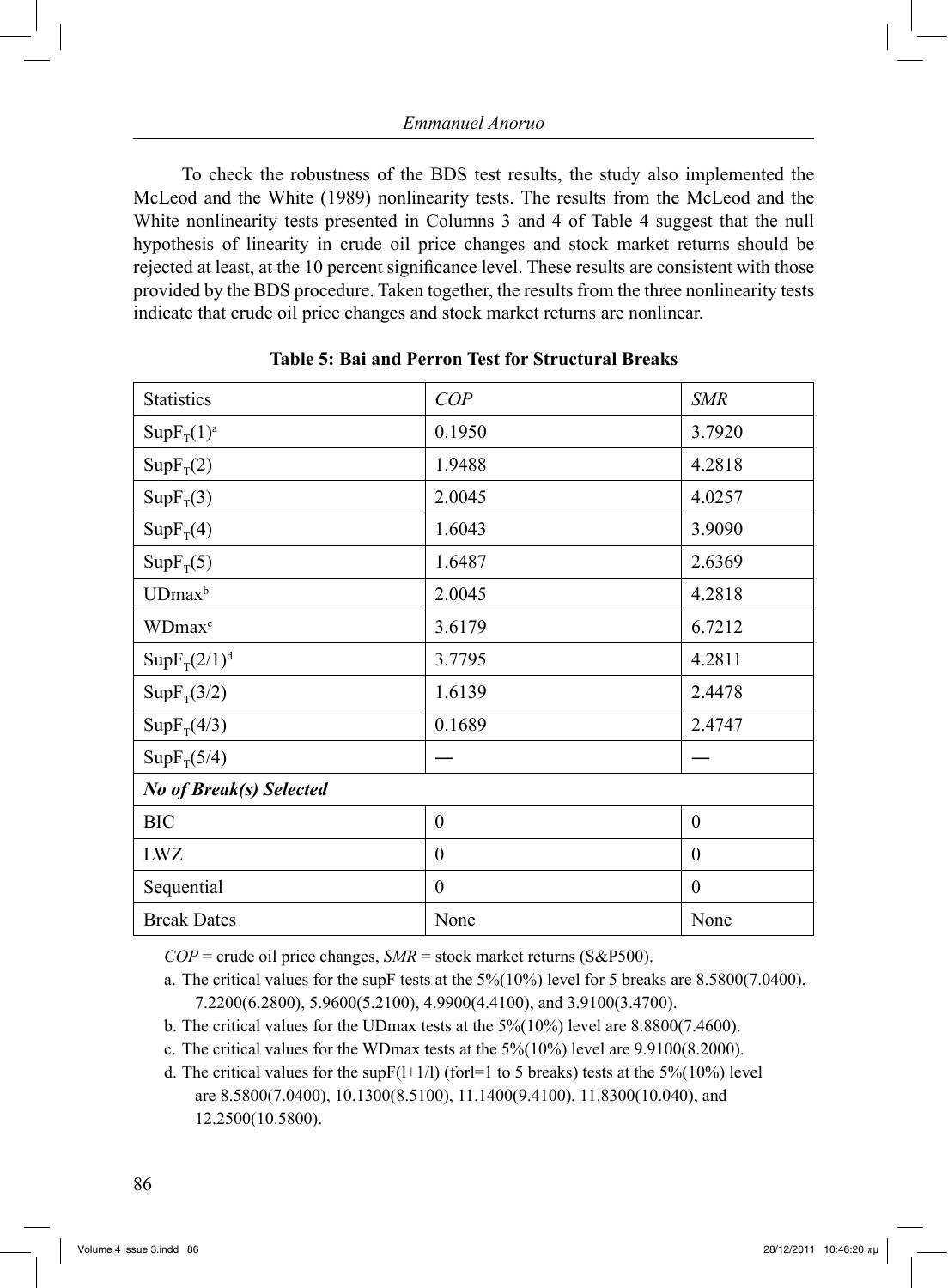The study next implements the Bai and Perron multiple structural break tests to determine whether the crude oil price changes and stock market return series are structurally stable. The results from the Bai and Perron tests are presented in Table 5. The results from the SupF procedure reveal the absence of structural breaks in both stock market returns and crude oil price changes. In each case, the test statistic is statistically insignificant. Similarly, the test statistics for the double maximum (i.e. UDmax and WDmax) procedures which test the null hypothesis of no structural break against the alternative of an unknown number of breaks are statistically insignificant at the conventional levels. For crude oil price changes, the test statistics 1.6487 and 2.0045, respectively for the UDmax and WDmax procedures are less that the critical values (7.4600 and 8.2000) at the 10 percent level of significance. For stock market returns, the test statistics for the UDmax and WDmax are 4.2818 and 6.7212, respectively. Again, the test statistics are all less than the critical values at the 10 percent level, confirming the absence of structural changes in the data. The test statistics for the SupF(l+1/l) procedures are all insignificant for both crude oil price changes and stock market returns. The test statistic in each case is less than the critical value at the 10 percent level of significance. Given the insignificance of the test statistics from the  $SupF(I+1/I)$ procedures, the BIC, LWZ, and the sequential procedures selected zero structural breaks for both crude oil price changes and stock market returns. Taken together, the results from the SupF, UDmax,WDmax and SupF(l+1/l) suggest that crude oil price changes and stock market returns are structurally stable for the study period.

**Table 6: Nonlinear Causality Test Results (Symmetric Case)**

| Null Hypothesis:      | <i>F-Statistic</i> | P-value |
|-----------------------|--------------------|---------|
| $SMR \rightarrow COP$ | 0.072              | 0.789   |
| $COP \rightarrow SMR$ | $5.607**$          | 0.018   |

\*\* indicates rejection of the null hypothesis of noncausality at the 5% significance level. *COP* = changes in oil prices, *SMR* = stock market returns (S&P500). The parameters for the M-G model are as follows:  $\tau_1 = 10$ ,  $\tau_2 = 1$ ,  $c_1 = 4$ , and  $c_2 = 1$ .

 Given that crude oil price changes and stock market returns are nonlinear and structurally stable, the study next implements the M-G causality tests to determine the causal relationship between the two time series. Table 6 presents the results from the symmetric version of the M-G nonlinear causality test whereby the entire sample of the causing variable is used. In other words, the causing variable (in our case, crude oil price changes) is not conditioned on being positive or negative. The results suggest that the null hypothesis that stock market returns do not M-G cause crude oil price changes should be accepted based on the test statistic  $(F = 0.072, pv = 0.789)$  which is not statistically significant at the conventional levels. However, the results indicate that the null hypothesis that crude oil price changes do not M-G cause stock market returns should be rejected. The *F*-static (12.738,  $pv = 0.000$ ) is statistically significant at the 1 level.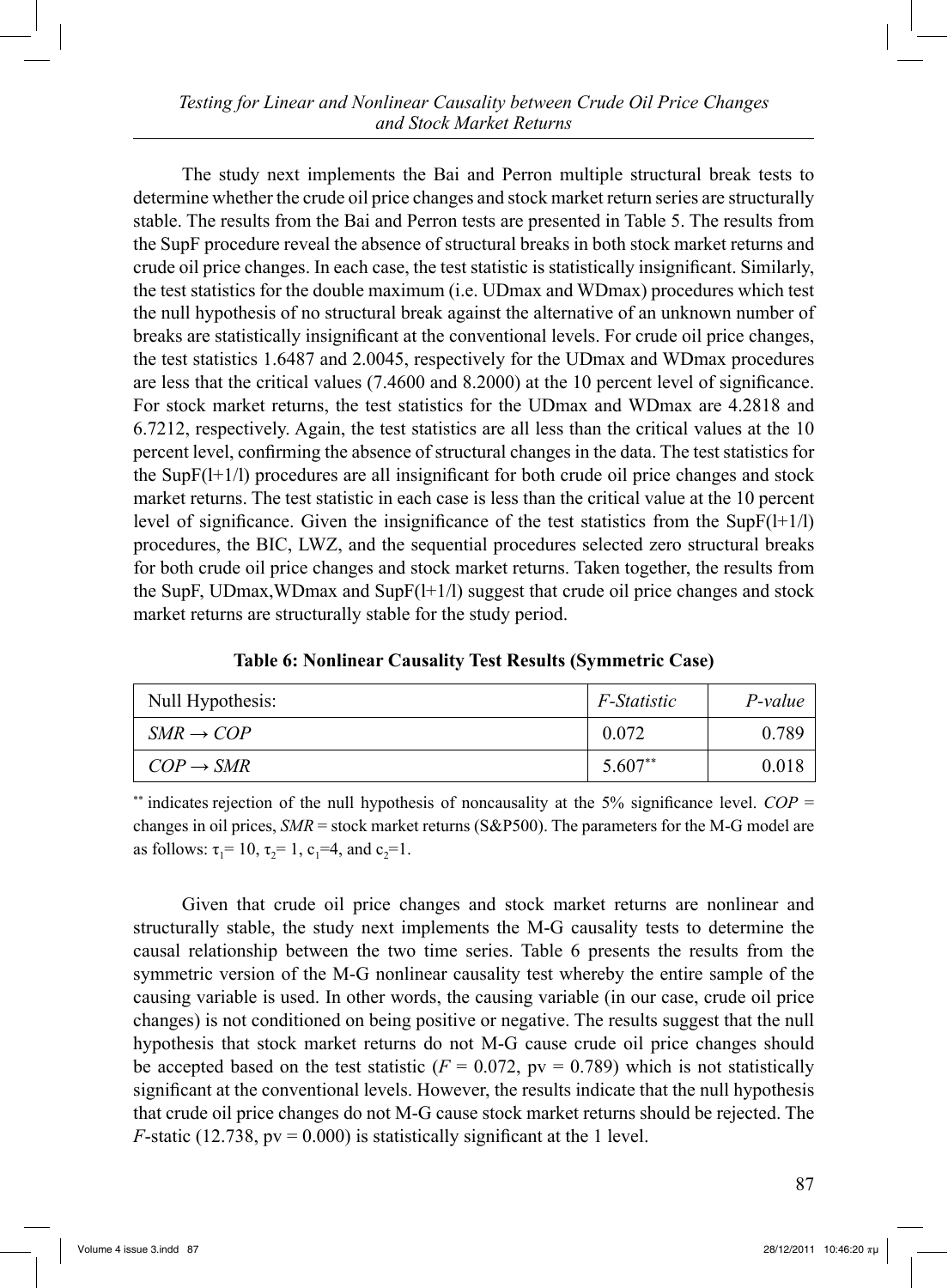Table 7 displays the results from the asymmetric M-G causality tests, in which case the causing variable (i.e. crude oil price changes) is conditioned on being negative. The results indicate that the null hypothesis that stock market returns do not have nonlinear causal influence on crude oil price changes should not be rejected as the test statistic (*F*  $=0.275$ ,  $pv = 0.600$ ) is statistically insignificant. However, the null hypothesis that positive values of crude oil price changes do not M-G cause stock market returns should be rejected given that the test statistic ( $F = 12.738$ ,  $pv = 0.000$ ) is statistically significant at the 1 percent level.

**Table 7: Nonlinear Causality Test Results (Asymmetric Case for Negative Crude Oil Price Changes)**

| Null Hypothesis:      | <i>F-Statistic</i> | P-value |
|-----------------------|--------------------|---------|
| $SMR \rightarrow COP$ | 0.275              | 0.600   |
| $COP \rightarrow SMR$ | 12.738***          | 0.000   |

\*\*\* indicates rejection of the null hypothesis of noncausality at the 1% significance level.  $COP =$ changes in oil prices, *SMR* = stock market returns (S&P500). The parameters for the M-G model are as follows:  $\tau_1 = 1$ ,  $\tau_2 = 1$ ,  $c_1 = c_2 = 2$ .

 Table 8 presents the results obtained from the asymmetric M-G causality test conditioned on the values of crude oil price changes being positive. The results suggest that the null hypothesis that stock market returns do not M-G cause crude oil price changes should be rejected. The test statistic  $(F=2.929, pv=0.088)$  is statistically significant at the 10 percent level. Similarly, the null hypothesis that positive values of crude oil price changes do not M-G cause stock market returns should be rejected. The test statistic  $(F = 10.600,$  $pv = 0.001$ ) is statistically significant at the 1 percent level. Taken together, the results presented in Tables 8 indicate that there is a bidirectional relationship between positive values of crude oil price changes and stock market returns for the United States for the period under study.

**Table 8: Nonlinear Causality Test Results (Asymmetric Case for Positive Crude Oil Price Changes)**

| Null Hypothesis:      | <i>F-Statistic</i> | $P$ -value |
|-----------------------|--------------------|------------|
| $SMR \rightarrow COP$ | 2.929*             | 0.088      |
| $COP \rightarrow SMR$ | $10.600***$        | 0.001      |

\*\*\*\*\*\*\* and \*indicate rejection of the null hypothesis of noncausality at the 1% and 10% significance levels, respectively. *COP* = changes in oil prices, *SMR* = stock market returns (S&P500). The parameters for the M-G model are as follows:  $\tau_1 = 1$ ,  $\tau_2 = 1$ ,  $c_1 = c_2 = 2$ .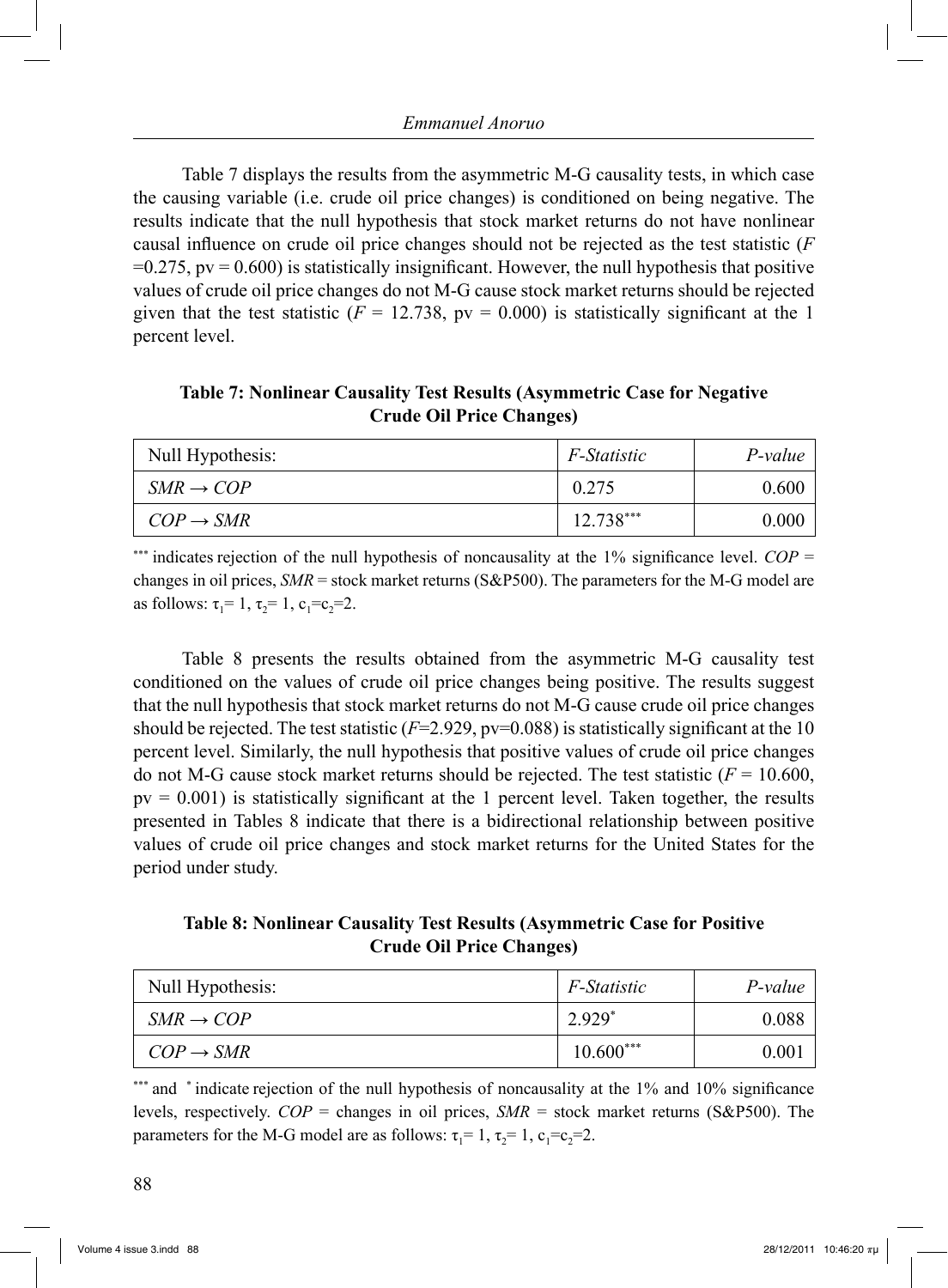The finding that crude oil price changes have nonlinear causal influence on stock market returns is consistent with Ciner (2001) who used the Hiemstra and Jones (1994) nonlinear Granger causality test. However, it must be pointed out that unlike Ciner (2001), the present study applied a more powerful test which allows the causing variable to be conditioned on being positive or negative. In addition, Ciner (2001) considered only the symmetric relationship between crude oil price changes and stock market returns. The present study, however, examined both the symmetric and asymmetric relationships between the two time series. An interesting finding that emerges from Tables 7 and 8 is that stock market returns respond asymmetrically to both positive and negative shocks to changes in crude oil prices. However, crude oil price changes respond nonlinearly to only positive shocks to stock market returns.

## **5. Summary and Implications**

 This paper has examined the linear and nonlinear causal relationships between crude oil price changes and stock market returns for the United States. In particular, the study used linear (i.e. ADF, DF-GLS and the KPSS) and the nonlinear (i.e. NLADF) unit root tests to determine the time series properties of both crude oil price changes and stock market returns. For linear Granger causality test, the study applied the standard VAR models. However, in order to test for nonlinear causal relationship between crude oil price changes and stock market returns, the study implemented both the symmetric and asymmetric versions of the M-G framework. Prior to testing for nonlinear causality between the two variables, the BDS, McLeod and White nonlinearity tests were implemented to test for linear dependencies in the variables. The study further applied the Bai and Perron multiple structural break tests to examine the stability of crude oil price changes and stock market returns for the study period.

 The results from the various unit root tests indicate that crude oil price changes and stock market returns are level stationary. The results from the standard Granger causality tests provide evidence of bidirectional causality between crude oil price changes and stock market returns. The results obtained from the BDS, McLeod and White tests indicate that crude oil price changes and stock market returns are nonlinear. The results from the Bai and Perron procedures reveal that crude oil price changes and stock market returns are structurally stable for the period under investigation. The results from the symmetric M-G causality test indicate that nonlinear causality runs from crude oil price changes to stock market returns, but not vice versa. When the M-G test is conditioned on the negative values of crude oil price changes, there was found evidence of causality running from crude oil price changes to stock market returns but not vice versa. However, when the M-G causality test is conditioned on the positive values of crude oil price changes, the results provided evidence of a bidirectional causal relationship between crude oil price changes and stock market returns. The major finding of this study is that oil and stock markets are integrated rather than segmented as suggested by the feedback relationship between crude oil price changes and stock market returns. From investment perspective, the results indicate that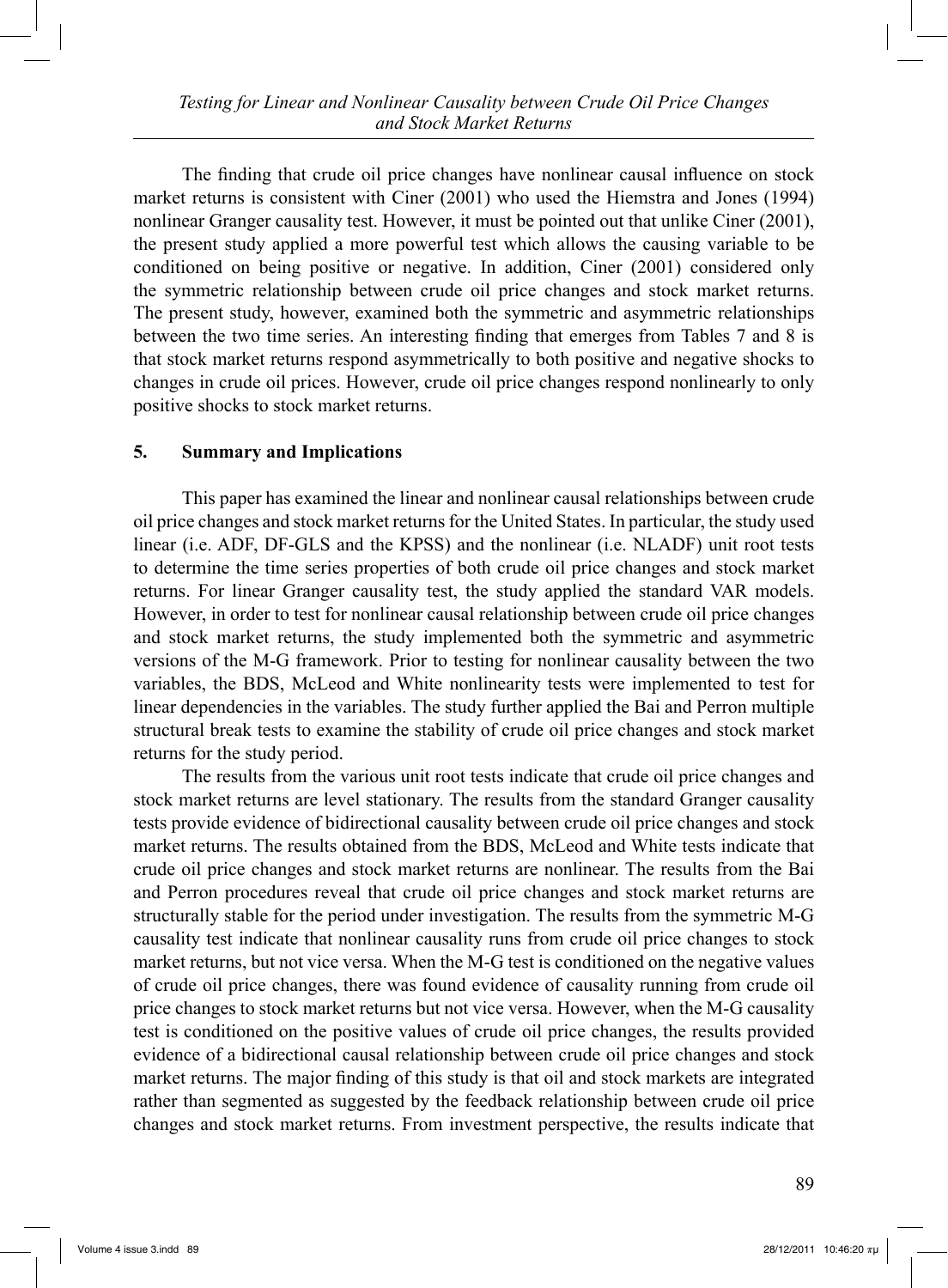the oil and stock markets are not efficient as the past values of one can be used to predict movements in the other.

#### **Acknowledgments**

 The author is grateful to Dr. Catherine Kyrtsou for graciously providing the Matlab codes to implement the nonlinear causality tests. The author also appreciates the insightful comments and suggestions by two anonymous referees and the participants at the  $70<sup>th</sup> IAES$ conference. The author is responsible for any errors in the paper.

#### **References**

- Agren, M., 2006, 'Does oil price uncertainty transmit to stock market?', Working Paper No. 23, Uppsala University
- Al-Fayoumi, Nedal A., 2009, 'Oil prices and stock market returns in oil importing countries: The case of Turkey, Tunisia and Jordan', *European Journal of Economics, Finance and Administrative Sciences,* 16, pp. 86-100.
- Anoruo, E. and Mustafa, M., 2007, 'An empirical investigation into the relation of oil to stock market prices', *North American Journal of Finance and Banking Research*, 1, 1, pp. 22-46.
- Bai, J. and Perron, P., 1998, Estimating and testing linear models with multiple structural changes. *Econometrica*, 66, pp. 47-78.
- Bai, J. and Perron, P., 2001, *Multiple structural change models: A simulation analysis*. Boston University, Manuscript.
- Bai, J. and Perron, P., 2003, Computation and analysis of multiple structural change models. *Journal of Applied Econometrics*, 18, pp. 1-22.
- Baek, E., Brock, W., 1992, 'A general test for non-linear Granger causality: Bivariate model, Working paper', Iowa State University and University of Wisconsin, Madison, WI.
- Bekiros, S. D. and Diks, C. G. H., 2008, 'The relationship between crude oil spot and futures prices: Cointegration, linear and nonlinear causality', *Energy Economics*, 30, 5, pp. 2673-2685.
- Brock, W. A., Dechert, W. D. and Scheinkman, J. A., 1987, A test for independence based on the correlation dimension, *Unpublished manuscript*. Madison: University of Wisconsin.
- Brock, W. A., Dechert, W. D., Scheinkman J. A. and LeBaron, B., 1996, A test for independence based on the correlation dimension, *Econometric Reviews*, 15, pp. 197-235.
- Dickey, D. and Fuller, W., 1981, 'The likelihood Ratio Statistics for Autoregressive Time Series with a Unit Root', *Econometrica*, 49, 1981, pp. 1057-1072.
- Ciner, C., 2001, 'Energy shocks and financial markets: Nonlinear linkages', *Studies in Nonlinear Dynamics and Econometrics*, 5, 3, pp. 203-212.
- Elliott, G., Rothenberg, T. and Stock, J., 1996, 'Efficient test for an autoregressive unit root', *Econometrica*, 64, pp. 813-836.

90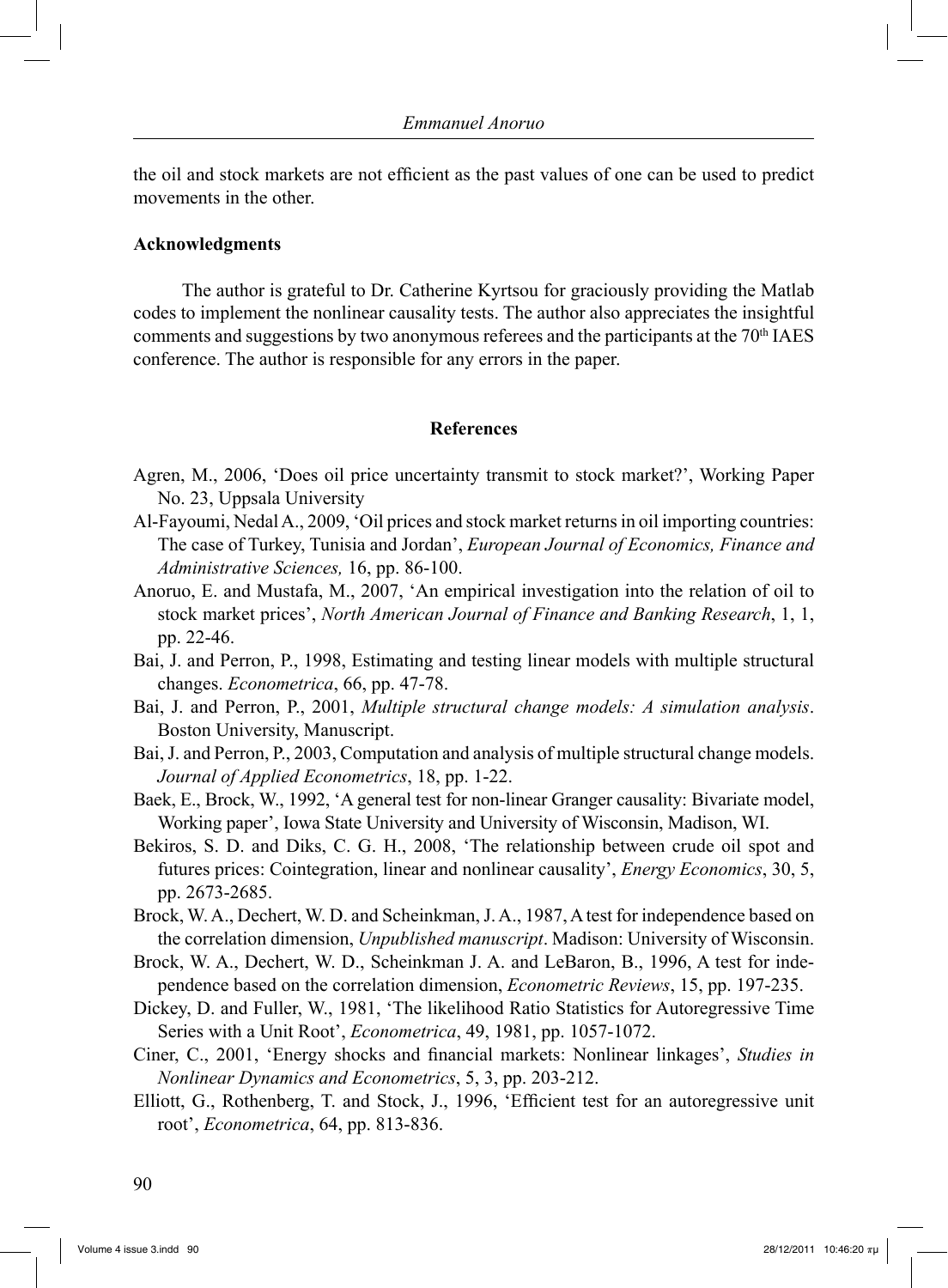- Granger, C.W.J., 1969, 'Investigating causal relations by econometric models and crossspectral methods', *Econometrica*, 37, pp. 424-438.
- Hamilton, J.D., 1996, 'This is what happened to the oil price-macroeconomy relationship', *Journal of Monetary Economics,* 38, pp. 215–220.

Hamilton, J.D., 2000, 'What is an Oil Shock?', *Journal of Econometrics*, 113, pp. 363–398.

Hammoudeh, S. and Choi, K., 2006, 'Behavior of GCC stock markets and impacts of US oil and financial markets', *Research in International Business and Finance*, 20, pp. 22- 44.

Hiemstra, C. and J. D. Jones, 1993, 'Nonlinearity and endogeneity in macro-asset pricing',

- Working paper. Glasgow, Scotland: University of Stratclyde and Washington, DC: International Monetary Fund.
- Hiemstra, C. and J. D. Jones, 1994, 'Testing for linear and nonlinear Granger causality in the stock price–volume relation', *Journal of Finance*, 49, pp. 1639-1664.
- Honarvar, A., 2009, 'Asymmetry in retail gasoline and crude oil price movements in the United States: An application of hidden cointegration technique', *Energy Economics*, 31, 3, pp. 395-402.
- Huang, R. D., R. W. Masulis and H. R. Stoll, 1996, 'Energy shocks and financial markets', *Journal of Futures Markets*, 16, pp. 1-27.
- Jones, C. M. and G. Kaul, 1996, 'Oil and stock markets', *Journal of Finance*, 51, pp. 463- 491.
- Kapetanios, G., Y. Shin and A. Snell, 2003, 'Testing for a unit root in the nonlinear STAR Framework', *Journal of Econometrics,* 8, pp. 397-407.
- Karagianni, S. and C. Kyrtsou, 2011, Analyzing the dynamics between U.S. inflation and Dow Jones index using non-linear methods, *Studies in Nonlinear Dynamics and Econometrics*, 15, 2, pp. 1-23.
- Kaul, G. and H. N. Seyhun, 1990, 'Relative price variability, real shocks, and the stock market', *Journal of Finance*, 45, pp. 479-496.
- Kwiatkowski, D., Phillips, P. C. B., Schmidt, P. and Shin, Y., 1992, 'Testing the null hypothesis of stationarity against the alternative of a unit root: How sure are we that economic series have a unit root?', *Journal of Econometrics,* 54, pp. 159-178.
- Kyrtsou, C. and M. Terraza, 2003, 'Is it possible to study chaotic and ARCH behavior jointly? Application of a noisy Mackey-Glass equation with heteroskedastic errors to the Paris Stock Exchange returns series,; *Computational Economics*, 21, pp. 257-276.
- Kyrtsou, C. and W. Labys, 2006, 'Evidence for chaotic dependence between US inflation and commodity prices', *Journal of Macroeconomics*, 28, 1, pp. 256-266.
- Lardic, S. and Mignon, V., 2008, 'Oil prices and economic activity: An asymmetric cointegration approach', *Energy Economics*, 30, 3, pp. 847-855.
- Liu, J., Wu, S. and Zidek, J. V., 1994, On segmented multivariate regression, *Statistca Sinica*, 7, pp. 497-525.
- Maghyereh, A., 2004, 'Oil price shocks and emerging stock markets: A generalized VAR approach', *International Journal of Applied Econometrics and Quantitative Studies,* 1, 2, pp. 27-40.